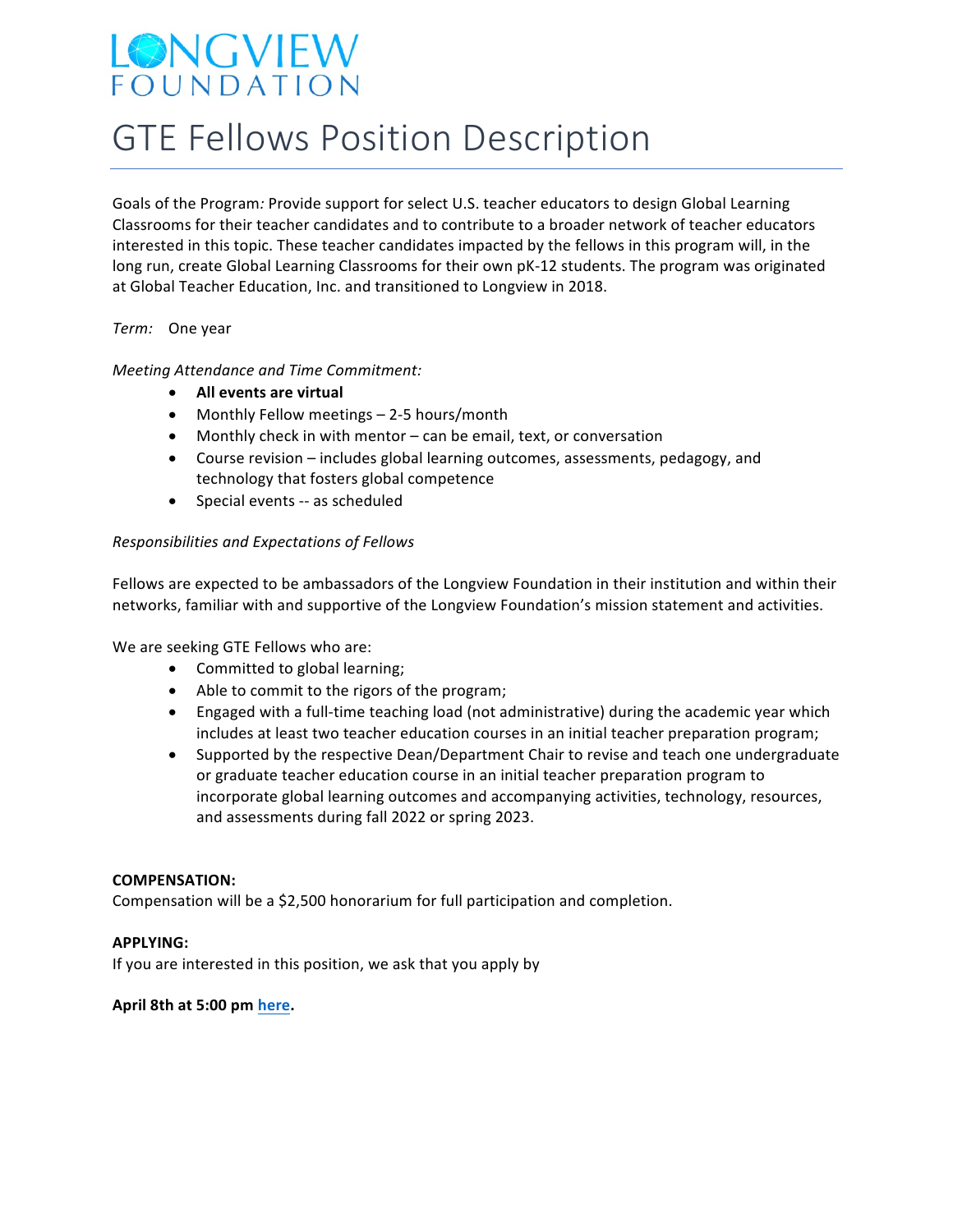## LONGVIEW FOUNDATION

### Mission

The Longview Foundation seeks to build a more peaceful, just, and sustainable world by equipping youth with a global perspective and understanding of political, social, and environmental issues worldwide.

We accomplish this by supporting teacher preparation, state initiatives and coalitions, and innovative programs focused on internationalizing education in the United States.

### Vision

Founded by William L. Breese, the Longview Foundation for World Affairs and International Understanding has been helping young people in the United States learn about world regions and global issues since 1966. Now in the 21st century, knowledge of other peoples, economies, languages and international affairs has become a necessity for every child. Eliminating global poverty, solving international conflicts, working in new markets, and addressing global health and environmental problems require international knowledge and cooperation. And in our increasingly diverse communities in the United States, knowledge of other cultures is essential to strengthening our own democracy.

The skill set required to prepare tomorrow's citizens for the global age must go beyond the "the basics" and even beyond the growing emphasis on science, math, and technology skills. Today's students need opportunities to gain broad and deep global knowledge and the language and intercultural skills to engage effectively with people around the corner and around the world.

### Values

*We are committed to:*

- •Seeking significant and impactful systemic change
- •Considering diverse perspectives
- •Valuing our differences and similarities
- •Incorporating new insights and research into our efforts
- •Advancing equity in the acquisition of global competence
- •Partnering humbly
- •Acting as good stewards of our resources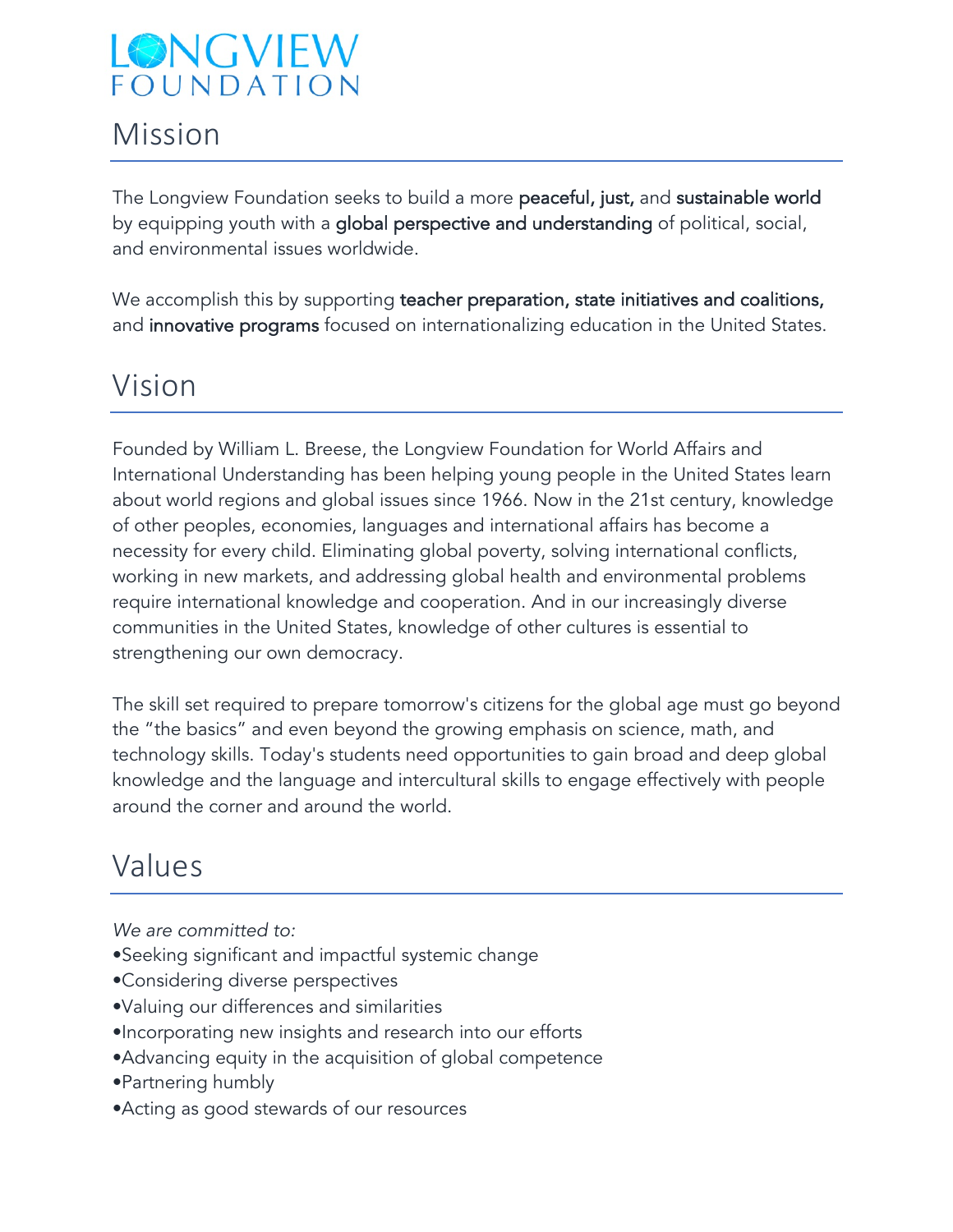## LONGVIEW FOUNDATION

### **History**

Although you won't find it listed among the giants of the foundation world — Ford, Rockefeller, Carnegie, Gates — Longview, in its own way, is just as deserving of attention. It is the story of a single individual, whose life experience as a boy during World War I and whose service in the military during World War II, led him to commit the rest of his life and a significant amount of his own fortune to finding ways to create a better world — by nurturing and cultivating a knowledge of the world and international understanding among American young people.



Small in scale, Longview was ahead of its time in pioneering the development of a new field — global education — which has become an ever more essential component for success in an increasingly global society. Bill Breese's dedication to creating Longview is a prime example of the American tradition of practical and experimental idealism, of using individual private wealth for the public good.

William Lawrence Breese (1909–2000) who created Longview in 1966, was a child when his father was killed in France in World War I. After moving to Europe as a small child, his first memories were of warravaged France where his mother drove ambulances for the French forces. Bill Breese was a member of what has come to be known as "The Greatest Generation" and served in the U.S. military in World War II. When the war ended he was a foot soldier in the post-war effort to build international institutions to manage disputes, prevent war, and build international understanding and peace. Peace and understanding proved elusive. The Cold War began and the Korean War was followed by the Soviet Union's brutal repression of Hungary in 1956. Working with Hungarian refugees in Vienna, Bill Breese saw the price of repression first-hand. The Cuban missile crisis and the Vietnam War followed in the 1960's, deepening his sense of the real and potential costs of global confrontation.

Here at home, Breese was dismayed to see the post-war bipartisan commitment to the building of an international community crumble under the assault of McCarthyism and a new wave of isolationism. While there were some efforts to help Americans learn about other peoples and cultures, little was being done to help them understand how the increasingly interconnected world was changing life in their own communities. He firmly believed that the United States would fail on the world stage if Americans did not become better informed about global interdependence.

Bill Breese created The Longview Foundation committing much of his life and his inheritance to building international understanding in American schoolchildren. He recruited a small group to serve on the foundation's board to bring an awareness of the world beyond our borders into our elementary and secondary schools.

Today, Longview remains committed to the same goals. Our current challenge is to develop international dimensions of education to correspond with the realities of the 21st century. In 1966, the foundation gave out less than \$10,000 in annual grants. Today the foundation gives over \$200,000 annually in grants. In the foundation world, these are not big numbers. The real measure of the foundation's efforts is in how the money is spent. From the start, Longview has sought to fund selected innovations that have the potential to be duplicated and stimulate larger-scale efforts. Its small grants are designed to get programs started which, if successful, will then be funded by larger foundations, government or the private sector.